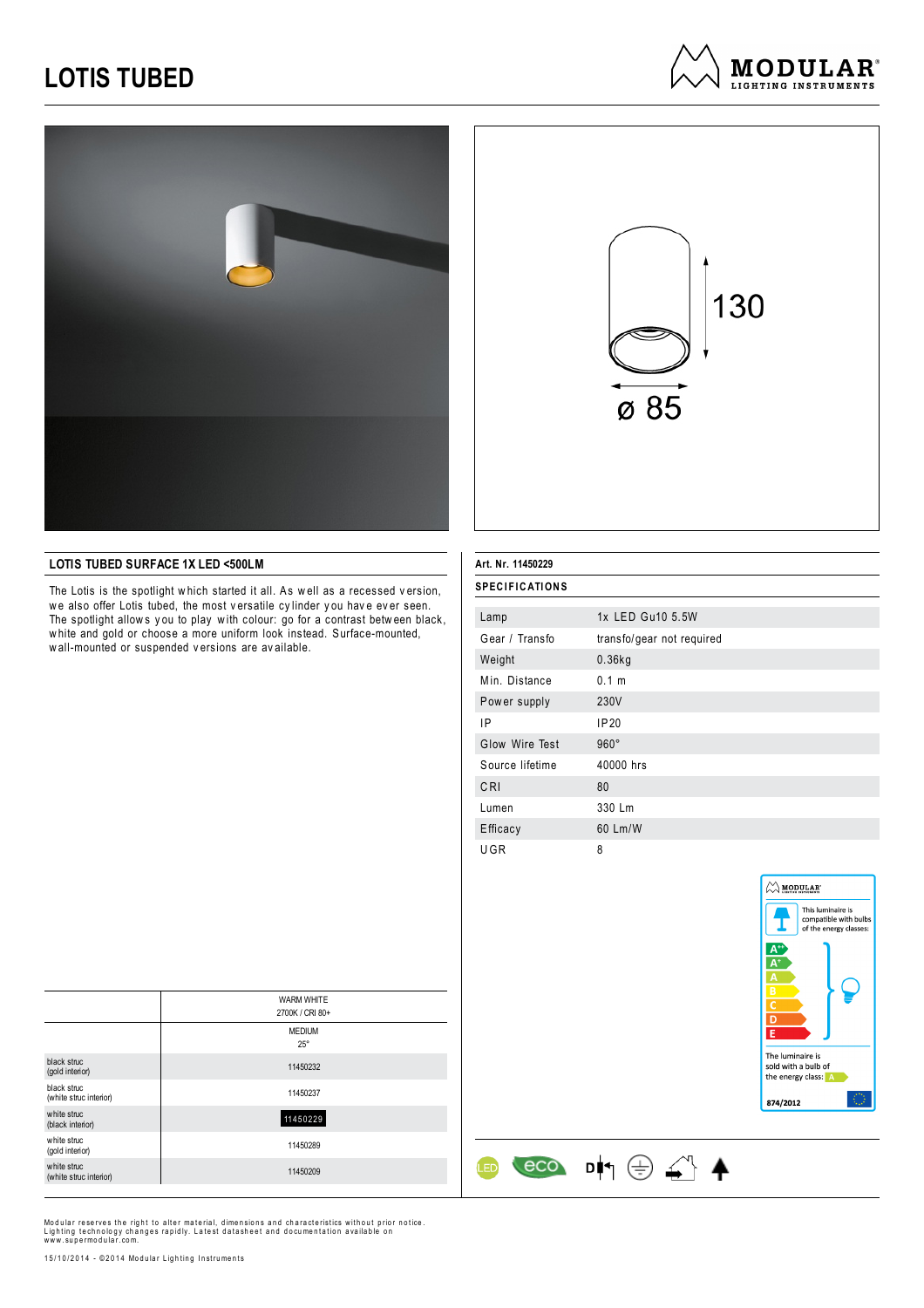## **LOTIS TUBED**



# ø 70  $; 45$ 4000 190 ø 85

**MODULAR**<sup>®</sup> LIGHTING INSTRUMENTS

### **LOTIS TUBED SUSPENSION LED RETROFIT**

The Lotis is the spotlight which started it all. As well as a recessed version, we also offer Lotis tubed, the most versatile cylinder you have ever seen. The spotlight allows you to play with colour: go for a contrast between black, w hite and gold or choose a more uniform look instead. Surface-mounted, w all-mounted or suspended v ersions are av ailable.

| Art. Nr. 11458332     |                           |
|-----------------------|---------------------------|
| <b>SPECIFICATIONS</b> |                           |
| Lamp                  | 1x LED Gu10 5.5W          |
| Gear / Transfo        | transfo/gear not required |
| Weight                | 1.3kg                     |
| Min. Distance         | 0.1 m                     |
| Power supply          | 230V                      |
| IP                    | IP20                      |
| Glow Wire Test        | $960^\circ$               |
| Source lifetime       | 40000 hrs                 |
| CRI                   | 80                        |
| Lumen                 | 339 Lm                    |
| Efficacy              | 62 Lm/W                   |
| UGR                   | 9                         |



Ŀ

<u>(ED</u>

The luminaire is sold with a bulb of the energy class: A 874/2012

This label is available in other languages: http://supermodular.com/assets/TYPE1.pdf

 $\cos$   $\cos$   $\frac{1}{2}$ 

|                                       | <b>WARM WHITE</b><br>2700K / CRI 80+ |
|---------------------------------------|--------------------------------------|
|                                       | <b>MEDIUM</b><br>$25^{\circ}$        |
| black struc<br>(gold interior)        | 11458332                             |
| black struc<br>(white struc interior) | 11458337                             |
| white struc<br>(black interior)       | 11458329                             |
| white struc<br>(gold interior)        | 11458389                             |
| white struc<br>(white struc interior) | 11458309                             |

Modular reserves the right to alter material, dimensions and characteristics without prior notice.<br>Lighting technology changes rapidly. Latest datasheet and documentation available on<br>www.supermodular.com.

30/01/2015 - ©2015 Modular Lighting Instruments